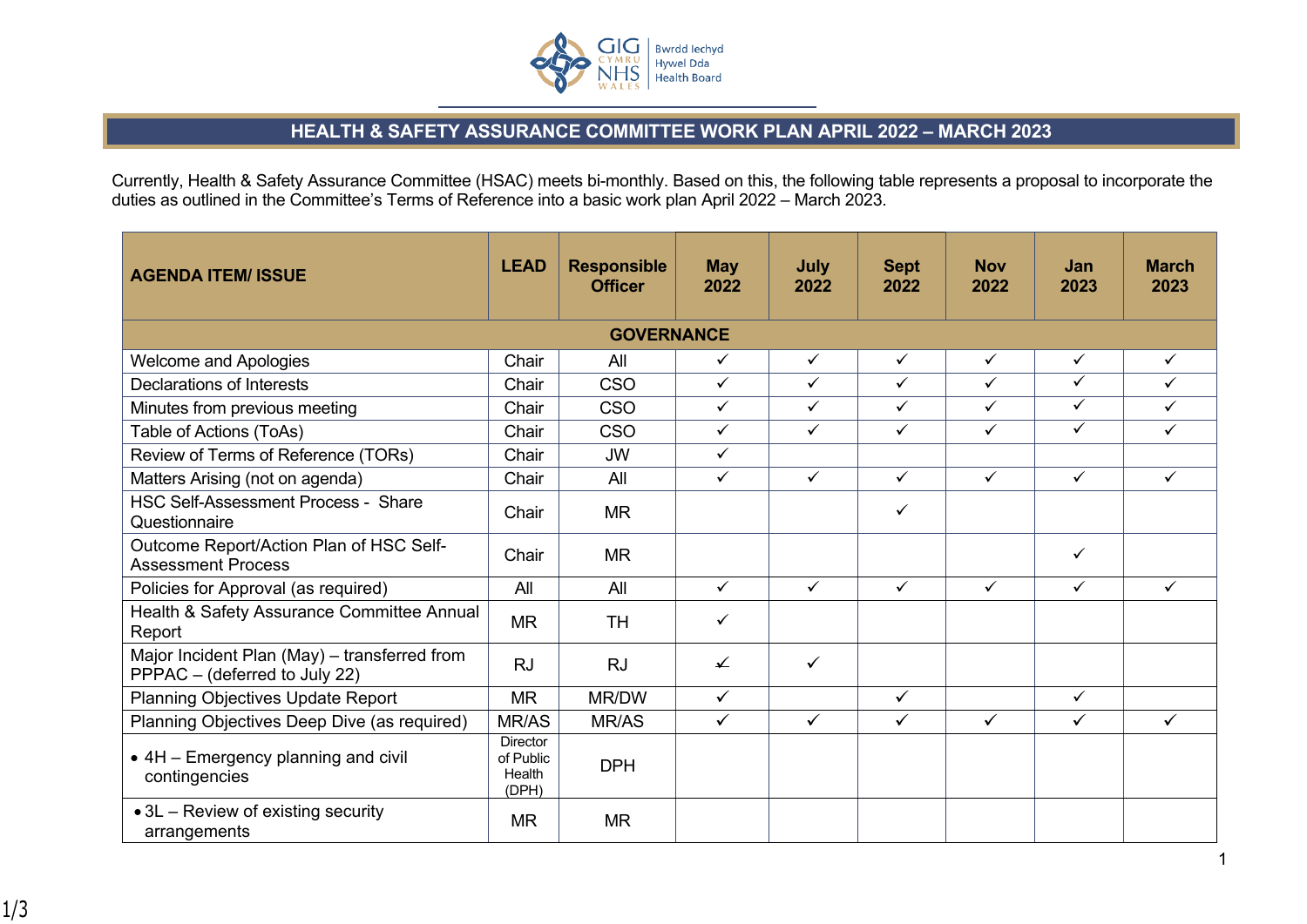| <b>AGENDA ITEM/ ISSUE</b>                                                                                                                            | <b>LEAD</b> | <b>Responsible</b><br><b>Officer</b> | <b>May</b><br>2022 | July<br>2022 | <b>Sept</b><br>2022     | <b>Nov</b><br>2022 | Jan<br>2023  | <b>March</b><br>2023 |
|------------------------------------------------------------------------------------------------------------------------------------------------------|-------------|--------------------------------------|--------------------|--------------|-------------------------|--------------------|--------------|----------------------|
|                                                                                                                                                      |             |                                      |                    |              |                         |                    |              |                      |
| Health and Safety Regulations - Estates Low<br>Voltage (LV) Electricity Compliance - Audit<br><b>Tracker</b>                                         |             |                                      |                    | $\checkmark$ |                         |                    |              |                      |
|                                                                                                                                                      |             | <b>HEALTH &amp; SAFETY UPDATES</b>   |                    |              |                         |                    |              |                      |
| H&S Update - to include: Control of<br>Contractors Update, incidents of violence and<br>aggression further items will be confirmed with<br><b>TH</b> | <b>MR</b>   | <b>TH</b>                            | $\checkmark$       | $\checkmark$ | $\checkmark$            | $\checkmark$       | $\checkmark$ | ✓                    |
| Corporate Risks Assigned to HSC                                                                                                                      | <b>MR</b>   | ChB                                  | $\checkmark$       |              | $\checkmark$            |                    | $\checkmark$ |                      |
| Deep Dive Risk Review (2 Operational<br>Risks):                                                                                                      |             |                                      |                    |              |                         |                    |              |                      |
| Display Screen Equipment (including agile<br>working)                                                                                                | <b>MR</b>   | <b>TH</b>                            | $\checkmark$       |              |                         |                    |              |                      |
|                                                                                                                                                      |             |                                      |                    |              |                         |                    |              |                      |
| Health & Safety Regulations ('6-Pack')                                                                                                               | <b>MR</b>   | <b>TH</b>                            | $\checkmark$       | $\checkmark$ | $\checkmark$            | $\checkmark$       | $\checkmark$ | $\checkmark$         |
| <b>RIDDOR</b>                                                                                                                                        | <b>AS</b>   | <b>TH</b>                            | $\checkmark$       |              |                         |                    |              |                      |
| PREVENT and CONTEST Update                                                                                                                           | <b>MR</b>   | PL                                   | $\checkmark$       |              |                         | $\checkmark$       |              |                      |
| <b>Emergency Planning (Transferred from</b><br>PPPAC)                                                                                                | <b>RJ</b>   | <b>RJ</b>                            |                    |              |                         |                    |              |                      |
| Fire Safety Update Report                                                                                                                            | <b>AC</b>   | <b>RE</b>                            | $\checkmark$       | $\checkmark$ | $\checkmark$            | $\checkmark$       | $\checkmark$ | $\checkmark$         |
| Fire Safety Audit System Report 2021/22                                                                                                              | <b>AC</b>   | <b>RE</b>                            |                    |              | $\overline{\checkmark}$ |                    |              |                      |
| <b>COSHH Update Report</b>                                                                                                                           | <b>TH</b>   | <b>TH</b>                            |                    | $\checkmark$ |                         |                    |              |                      |
| <b>Operational Security Model Update</b>                                                                                                             | MR/AC       | MR/AC                                |                    | $\checkmark$ |                         |                    |              |                      |
| <b>Bariatric Equipment Update</b>                                                                                                                    | TH          | <b>TH</b>                            | $\checkmark$       |              |                         |                    |              |                      |
| <b>Electricity Compliance</b>                                                                                                                        | <b>TH</b>   | <b>SC</b>                            |                    |              | $\checkmark$            |                    |              |                      |
| <b>LOLER</b>                                                                                                                                         | <b>AC</b>   | CH/WO                                |                    | $\checkmark$ |                         |                    |              |                      |